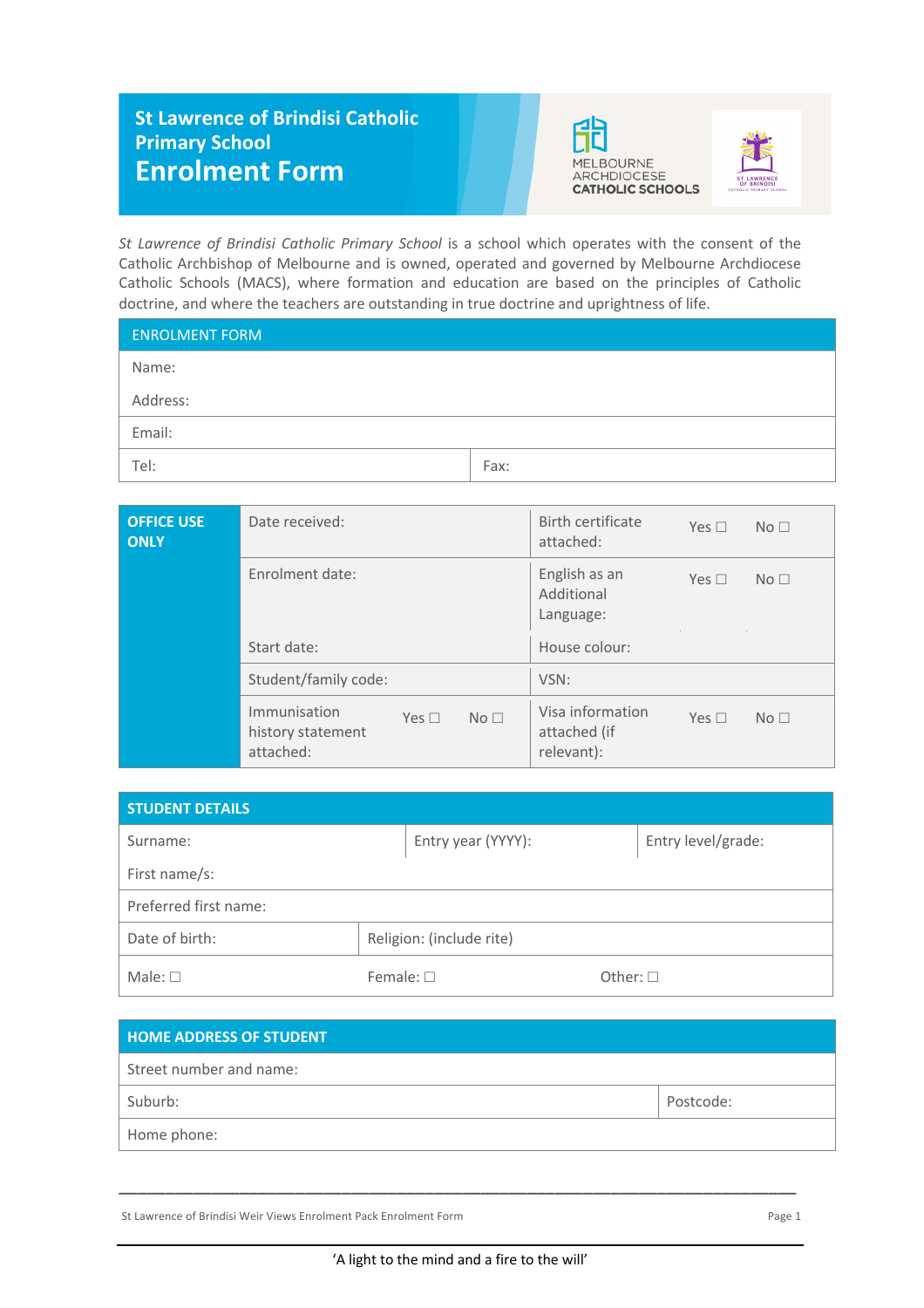| <b>EMERGENCY CONTACTS - OTHER THAN PARENT/GUARDIAN</b> |                           |  |
|--------------------------------------------------------|---------------------------|--|
| 1. Name:                                               | 2. Name:                  |  |
| Relationship to<br>child:                              | Relationship to<br>child: |  |
| Home phone:                                            | Home phone:               |  |
| Mobile:                                                | Mobile:                   |  |

| <b>SACRAMENTAL INFORMATION</b> |       |         |
|--------------------------------|-------|---------|
| Baptism                        | Date: | Parish: |
| Confirmation                   | Date: | Parish: |
| Reconciliation                 | Date: | Parish: |
| Communion                      | Date: | Parish: |
| Current parish:                |       |         |

| PREVIOUS SCHOOL/PRESCHOOL PERMISSION |  |  |
|--------------------------------------|--|--|

 $\mathbf{I}$ 

Name and address of previous school/preschool:

| I/We give permission for the school to contact the previous<br>school or preschool and to gather relevant reports and<br>information to support educational planning: | $N \cap \Box$ | Yes $\Box$<br>(If yes, please complete Form B<br>Sample Consent for<br>Transferring Information.) |
|-----------------------------------------------------------------------------------------------------------------------------------------------------------------------|---------------|---------------------------------------------------------------------------------------------------|
|-----------------------------------------------------------------------------------------------------------------------------------------------------------------------|---------------|---------------------------------------------------------------------------------------------------|

| <b>NATIONALITY</b>                                                                                                                                         |                                      |                     |                   |                        |                                |  |
|------------------------------------------------------------------------------------------------------------------------------------------------------------|--------------------------------------|---------------------|-------------------|------------------------|--------------------------------|--|
|                                                                                                                                                            | <b>Government Requirement</b>        | <b>Nationality:</b> |                   | <b>Ethnicity:</b>      |                                |  |
| student born?                                                                                                                                              | In which country was the             | $\Box$ Australia    |                   |                        | $\Box$ Other – please specify: |  |
| Is the student of Aboriginal or Torres Strait Islander origin?<br>(For persons of both Aboriginal and Torres Strait Islander origin, tick 'Yes' for both.) |                                      |                     |                   |                        |                                |  |
| No <sub>1</sub>                                                                                                                                            |                                      |                     | Yes, Aboriginal □ |                        | Yes, Torres Strait Islander □  |  |
| Does the student or their parent(s)/guardian(s) speak a language other than English at home?<br>Note: Record all languages spoken.                         |                                      |                     |                   |                        |                                |  |
|                                                                                                                                                            |                                      |                     | Student           | Parent<br>A/Guardian 1 | Parent<br>B/Guardian 2         |  |
| <b>No</b>                                                                                                                                                  | English only                         |                     | П                 | □                      | $\Box$                         |  |
| Yes                                                                                                                                                        | Other - please specify all languages |                     |                   |                        |                                |  |
|                                                                                                                                                            |                                      |                     |                   |                        |                                |  |

St Lawrence of Brindisi Weir Views Enrolment Pack Enrolment Form Page 2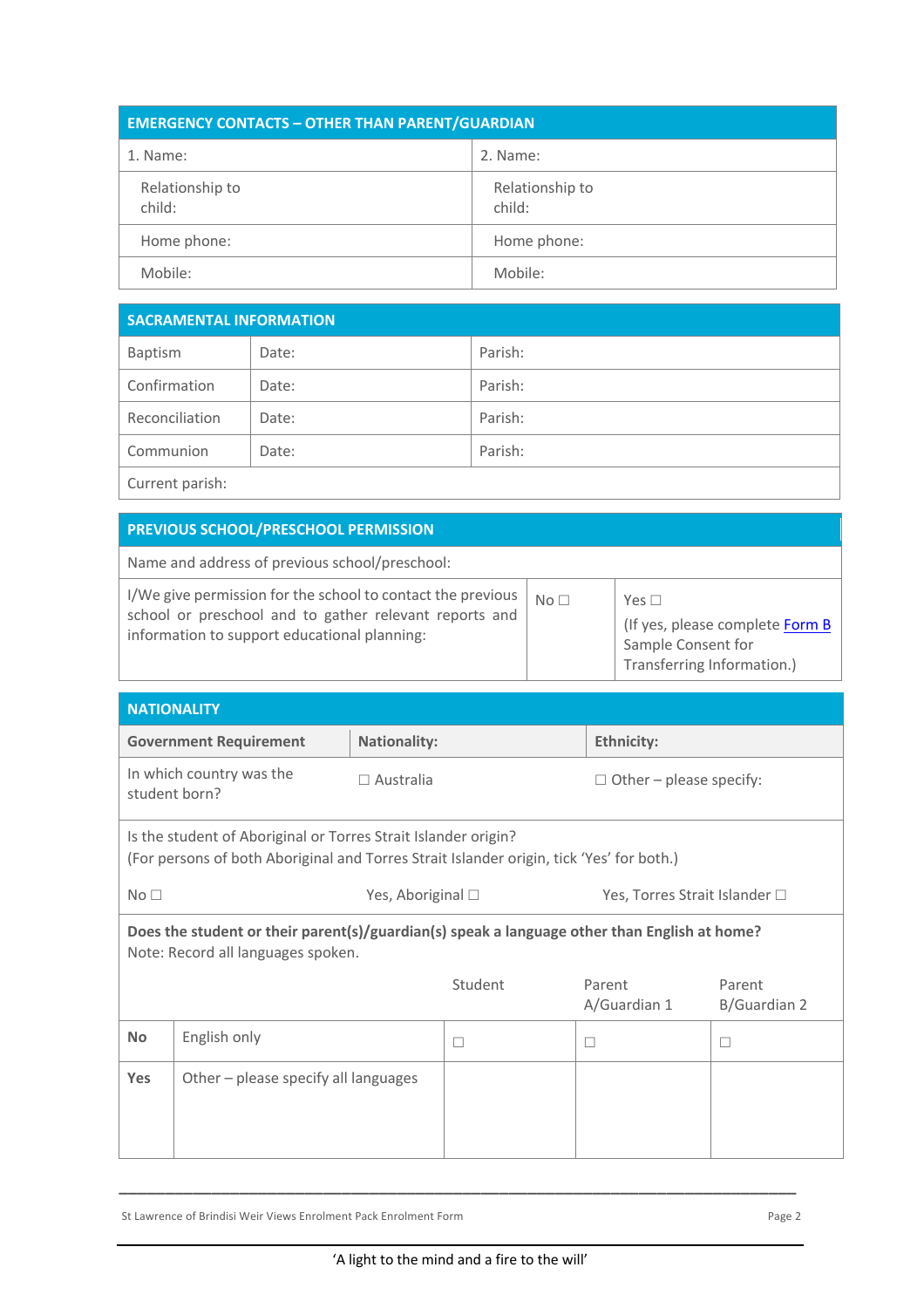|  | IF NOT BORN IN AUSTRALIA, CITIZENSHIP STATUS* |  |
|--|-----------------------------------------------|--|
|  |                                               |  |

**Please tick the relevant category below and record the visa subclass number as per government requirements:**

(original documents to be sighted and copies to be retained by the school)

## **Australian citizen not born in Australia:**

| Australian citizen (Australian passport or naturalisation certificate number/document for travel if |
|-----------------------------------------------------------------------------------------------------|
| country of birth is not Australia)                                                                  |

Australian passport number:

Naturalisation certificate number:

Visa subclass recorded on entry to Australia:

Date of arrival in Australia:

**Not currently an Australian citizen, please provide further details as appropriate below:**

| * Please attach visa/ImmiCard/letter of notification and passport photo page. |                                                                              |
|-------------------------------------------------------------------------------|------------------------------------------------------------------------------|
|                                                                               | Other/visitor/overseas student: (if ticked, record the visa subclass number) |
| $\Box$                                                                        | Temporary resident: (if ticked, record the visa subclass number)             |
| $\Box$                                                                        | Permanent resident: (if ticked, record the visa subclass number)             |

| <b>MEDICAL INFORMATION</b>   |                                                                                                                                                                                                                                                                                                                |                 |             |         |
|------------------------------|----------------------------------------------------------------------------------------------------------------------------------------------------------------------------------------------------------------------------------------------------------------------------------------------------------------|-----------------|-------------|---------|
| Doctor's name:               |                                                                                                                                                                                                                                                                                                                |                 |             |         |
| Street number and<br>name:   |                                                                                                                                                                                                                                                                                                                |                 |             |         |
| Suburb:                      |                                                                                                                                                                                                                                                                                                                |                 | Postcode:   | Phone:  |
| Medicare number:             |                                                                                                                                                                                                                                                                                                                |                 | Ref number: | Expiry: |
| Private health<br>insurance: | Yes $\Box$                                                                                                                                                                                                                                                                                                     | No <sub>1</sub> | Fund:       | Number: |
| Ambulance cover:             | Yes $\square$                                                                                                                                                                                                                                                                                                  | No <sub>1</sub> | Number:     |         |
| Medical condition:           | Please specify any relevant medical conditions for the student, e.g. asthma, diabetes,<br>anaphylaxis, and/or any medications prescribed for the student. A Medical<br>Management Plan signed by a relevant medical practitioner (doctor/nurse) will be<br>required for each of the medical conditions listed. |                 |             |         |
|                              | Please list specific details for any known allergies that do not lead to anaphylaxis, e.g.<br>hay fever, rye grass, animal fur.                                                                                                                                                                                |                 |             |         |

St Lawrence of Brindisi Weir Views Enrolment Pack Enrolment Form enteries and the page 3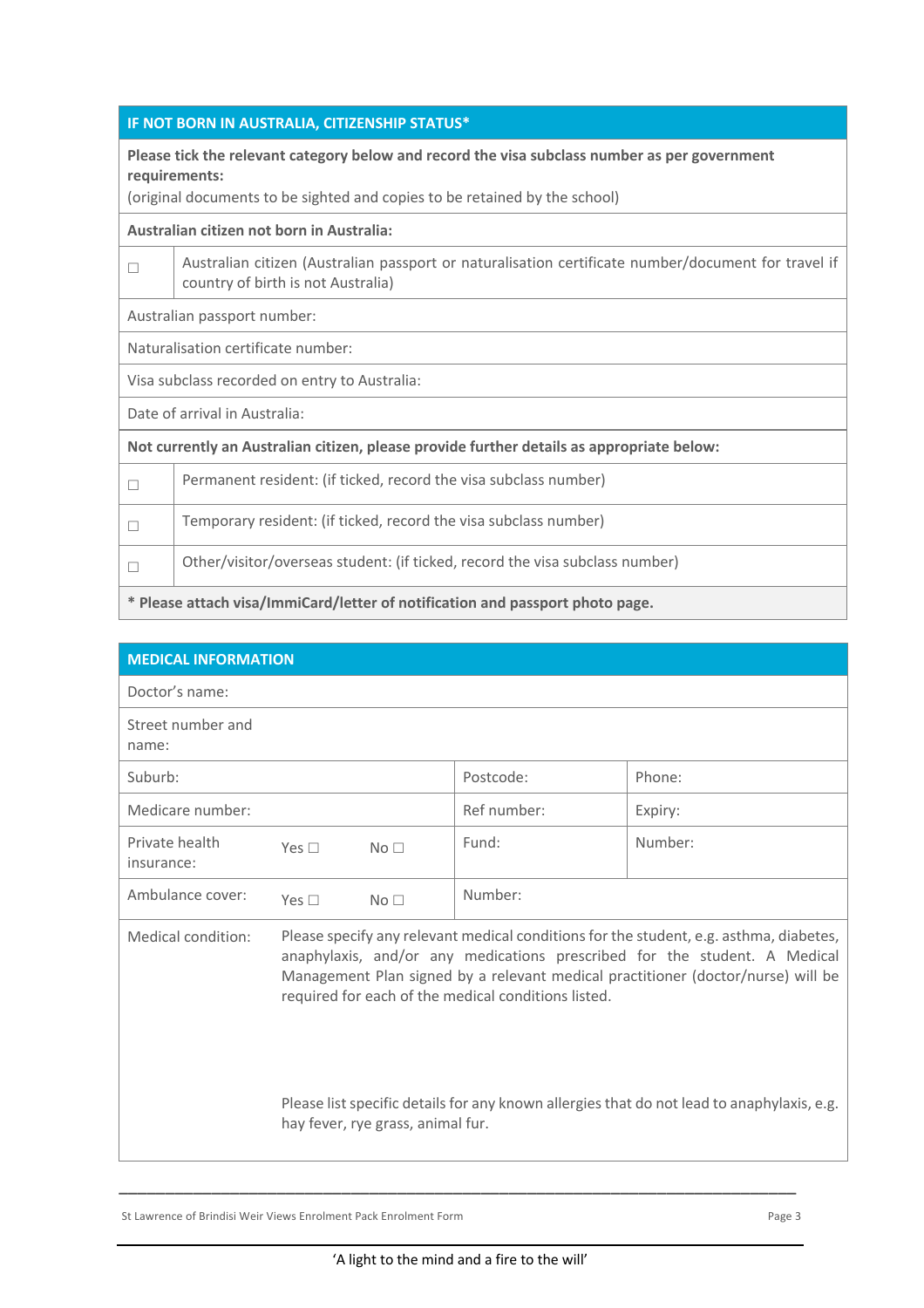| Has the student been diagnosed as being at risk of anaphylaxis? | $Yes \Box$ | No <sub>1</sub> |
|-----------------------------------------------------------------|------------|-----------------|
| If yes, does the student have an EpiPen or Anapen?              | $Yes \Box$ | $N \circ \Box$  |

## **IMMUNISATION (please attach an immunisation history statement for your child)**

| All vaccines are recorded on the Australian Immunisation<br>Register (AIR). You are required to obtain an<br>immunisation history statement for your child (visit<br>myGov) and provide it to the school with this enrolment<br>form. | Yes $\square$ | Immunisation history statement attached:<br>No <sub>1</sub><br>If no, please provide explanation: |
|---------------------------------------------------------------------------------------------------------------------------------------------------------------------------------------------------------------------------------------|---------------|---------------------------------------------------------------------------------------------------|
| If the student entered Australia on a humanitarian visa,<br>did they receive a refugee health check?                                                                                                                                  | $Yes \Box$    | No <sub>1</sub>                                                                                   |

Please provide all required information to allow us to meet our duty of care obligations and facilitate the smooth transition of your child into our school. It will assist the school to implement appropriate adjustments and strategies to meet the particular needs of your child. If the information is not provided or is incomplete, incorrect or misleading, current or ongoing enrolment may be reviewed.

|                                                                                                              | <b>ADDITIONAL NEEDS</b>                             |        |                        |                 |                                             |  |  |
|--------------------------------------------------------------------------------------------------------------|-----------------------------------------------------|--------|------------------------|-----------------|---------------------------------------------|--|--|
| Is your child eligible or currently receiving National Disability<br><b>Insurance Scheme (NDIS) support?</b> |                                                     |        | Yes $\square$          | No <sub>1</sub> |                                             |  |  |
|                                                                                                              | Does your child present with:                       |        |                        |                 |                                             |  |  |
| П                                                                                                            | autism (ASD)                                        |        | behavioural concerns   | $\Box$          | hearing impairment                          |  |  |
| □                                                                                                            | intellectual disability/<br>developmental delay     |        | mental health issues   |                 | oral language/communication<br>difficulties |  |  |
| $\Box$                                                                                                       | ADD/ADHD                                            |        | acquired brain injury  |                 | vision impairment                           |  |  |
| н                                                                                                            | giftedness                                          |        | physical impairment    |                 | other condition (please specify)            |  |  |
|                                                                                                              | Has your child ever seen a:                         |        |                        |                 |                                             |  |  |
| П                                                                                                            | paediatrician                                       |        | physiotherapist        |                 | audiologist                                 |  |  |
| П                                                                                                            | psychologist/counsellor                             | $\Box$ | occupational therapist | $\Box$          | speech pathologist                          |  |  |
| П                                                                                                            | psychiatrist                                        |        | continence nurse       |                 | other specialist (please specify)           |  |  |
|                                                                                                              | Have you attached all relevant information/reports? |        |                        |                 | Yes $\Box$<br>No <sub>1</sub>               |  |  |

St Lawrence of Brindisi Weir Views Enrolment Pack Enrolment Form **Page 4** Page 4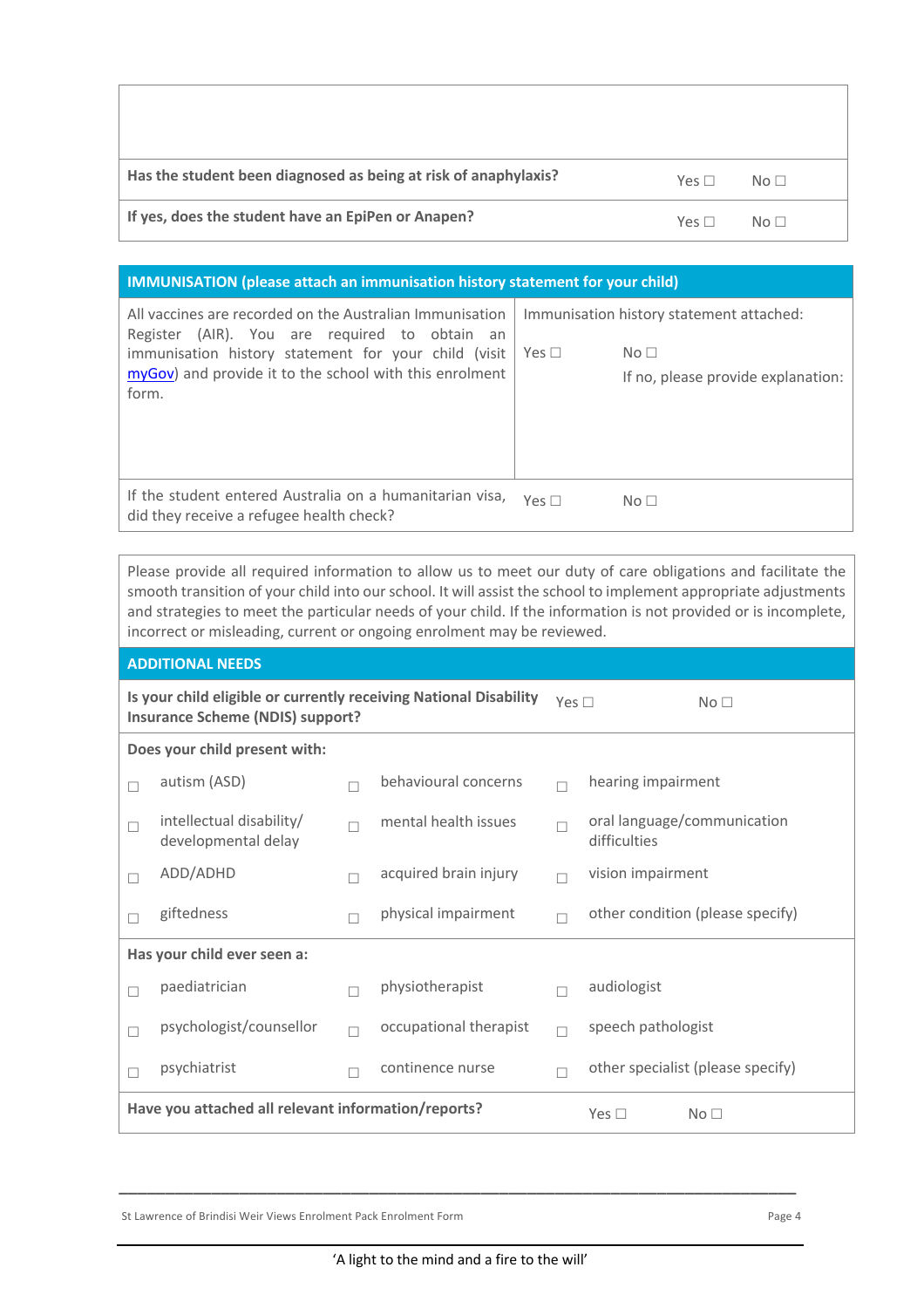| <b>FAMILY DETAILS</b> |            |                                                                    |       |                                |  |  |
|-----------------------|------------|--------------------------------------------------------------------|-------|--------------------------------|--|--|
|                       |            | Who will be responsible for payment of the school fees and levies? |       |                                |  |  |
| Surname               | First name | Address and email                                                  | Phone | Relationship to the<br>student |  |  |
|                       |            |                                                                    |       |                                |  |  |

| <b>PARENT / GUARDIAN 1</b>                                                    |             |                                                              |                                                      |                                                                                                                                                                           |               |                               |  |
|-------------------------------------------------------------------------------|-------------|--------------------------------------------------------------|------------------------------------------------------|---------------------------------------------------------------------------------------------------------------------------------------------------------------------------|---------------|-------------------------------|--|
| Surname:                                                                      |             |                                                              | Title: (e.g.<br>Mr/Mrs/Ms)                           |                                                                                                                                                                           |               | First<br>name:                |  |
| Address:                                                                      |             |                                                              |                                                      |                                                                                                                                                                           |               |                               |  |
| Home phone:                                                                   |             |                                                              | Work phone:                                          |                                                                                                                                                                           | Mobile:       |                               |  |
|                                                                               |             |                                                              | SMS messaging: (for emergency and reminder purposes) |                                                                                                                                                                           | Yes $\square$ | No <sub>1</sub>               |  |
| Email:                                                                        |             |                                                              |                                                      |                                                                                                                                                                           |               |                               |  |
| Government<br>Requirement                                                     | Occupation: |                                                              |                                                      | What is the occupation<br>group?<br>(select from list of parental<br>occupation groups in the<br><b>School Family Occupation</b><br>Index on p. 11)                       |               |                               |  |
| Religion: (include rite)                                                      |             |                                                              |                                                      | Nationality:<br>Ethnicity if not born in Australia:                                                                                                                       |               |                               |  |
| Country of<br>$\square$ Australia<br>$\Box$ Other (please specify):<br>birth: |             |                                                              |                                                      |                                                                                                                                                                           |               |                               |  |
|                                                                               |             |                                                              |                                                      | What is the highest year of primary or secondary school Parent A/Guardian 1 has completed?<br>(Persons who have never attended secondary school, tick 'Year 9 or below'.) |               |                               |  |
| Year 9 or below                                                               |             | Year 10 or equivalent                                        |                                                      | Year 11 or equivalent                                                                                                                                                     |               | Year 12 or equivalent         |  |
| $\Box$                                                                        |             | П                                                            | □                                                    |                                                                                                                                                                           |               | □                             |  |
|                                                                               |             |                                                              |                                                      | What is the level of the highest qualification Parent A/Guardian 1 has completed?                                                                                         |               |                               |  |
| No post-school<br>qualification<br>□                                          |             | Certificate I to IV<br>(including trade<br>certificate)<br>□ | П                                                    | Advanced<br>diploma/diploma                                                                                                                                               |               | Bachelor degree or above<br>П |  |

| <b>PARENT / GUARDIAN 2</b> |                            |                |
|----------------------------|----------------------------|----------------|
| Surname:                   | Title: (e.g.<br>Mr/Mrs/Ms) | First<br>name: |
| Address:                   |                            |                |
| Home phone:                | Work phone:                | Mobile:        |
|                            |                            |                |

St Lawrence of Brindisi Weir Views Enrolment Pack Enrolment Form entity of the State of Brindisi Weir Views Enrolment Pack Enrolment Form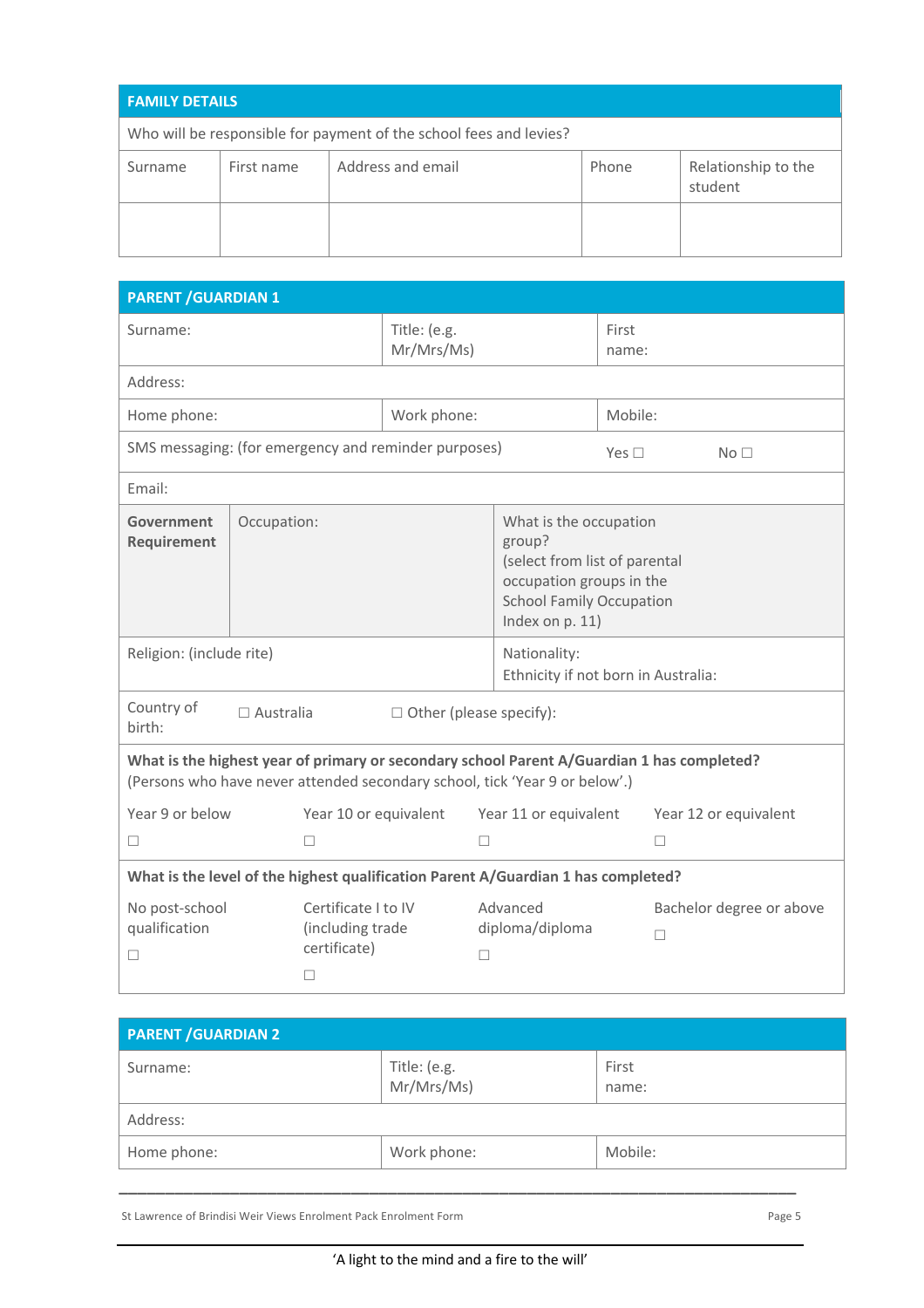|                                      | SMS messaging: (for emergency and reminder purposes)         |                         | Yes $\Box$                                                                                                                                                                |   | No <sub>1</sub>          |  |  |  |
|--------------------------------------|--------------------------------------------------------------|-------------------------|---------------------------------------------------------------------------------------------------------------------------------------------------------------------------|---|--------------------------|--|--|--|
| Email:                               |                                                              |                         |                                                                                                                                                                           |   |                          |  |  |  |
| Government<br>Requirement            | Occupation:                                                  |                         | What is the occupation<br>group?<br>(select from list of parental<br>occupation groups in the<br><b>School Family Occupation</b><br>Index on p. 11)                       |   |                          |  |  |  |
| Religion: (include rite)             |                                                              |                         | Nationality:<br>Ethnicity if not born in Australia:                                                                                                                       |   |                          |  |  |  |
| Country of<br>birth:                 | Australia                                                    | Other (please specify): |                                                                                                                                                                           |   |                          |  |  |  |
|                                      |                                                              |                         | What is the highest year of primary or secondary school Parent B/Guardian 2 has completed?<br>(Persons who have never attended secondary school, tick 'Year 9 or below'.) |   |                          |  |  |  |
| Year 9 or below                      | Year 10 or equivalent                                        |                         | Year 11 or equivalent                                                                                                                                                     |   | Year 12 or equivalent    |  |  |  |
| $\Box$                               | П                                                            |                         | □                                                                                                                                                                         | П |                          |  |  |  |
|                                      |                                                              |                         | What is the level of the highest qualification Parent B/Guardian 2 has completed?                                                                                         |   |                          |  |  |  |
| No post-school<br>qualification<br>□ | Certificate I to IV<br>(including trade<br>certificate)<br>П | П                       | Advanced<br>diploma/diploma                                                                                                                                               | П | Bachelor degree or above |  |  |  |

|      | SIBLINGS ATTENDING A SCHOOL/PRESCHOOL                                                                    |            |               |
|------|----------------------------------------------------------------------------------------------------------|------------|---------------|
|      | List all children in your family attending school or preschool (oldest to youngest) – include applicant: |            |               |
| Name | School/preschool                                                                                         | Year/grade | Date of birth |
|      |                                                                                                          |            |               |
|      |                                                                                                          |            |               |
|      |                                                                                                          |            |               |
|      |                                                                                                          |            |               |
|      |                                                                                                          |            |               |

| <b>HOME CARE ARRANGEMENTS</b> |                                                                                                                          |
|-------------------------------|--------------------------------------------------------------------------------------------------------------------------|
| Living with immediate family  | Out-of-home care                                                                                                         |
| Carer/guardian                | Shared parenting,<br>e.g. one week with each parent:<br>Days with Parent A/Guardian 1:<br>Days with Parent B/Guardian 2: |
| Kinship care                  | Other (please specify)                                                                                                   |

St Lawrence of Brindisi Weir Views Enrolment Pack Enrolment Form entity of the United States of Page 6